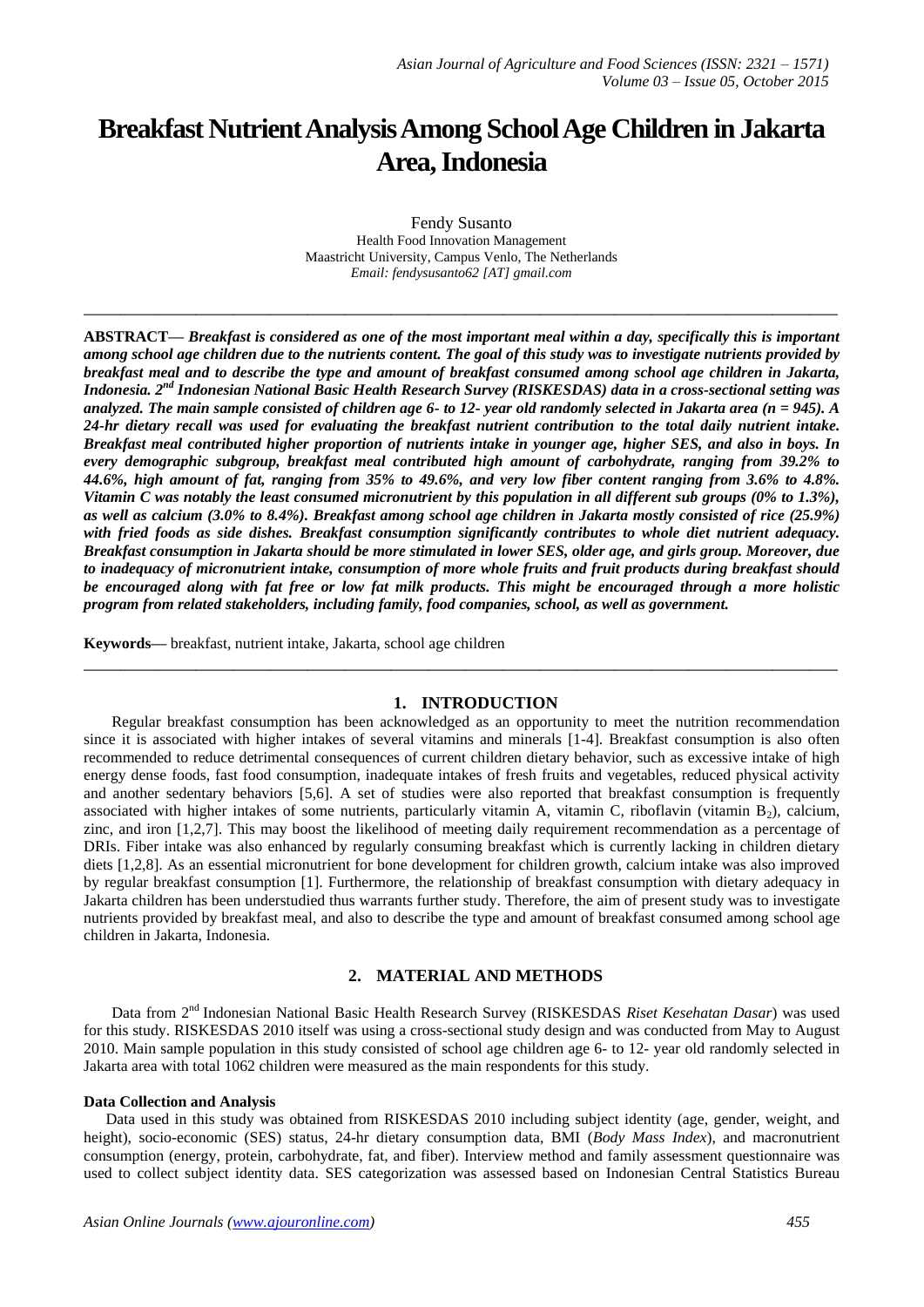(*Badan Pusat Statistik*) using quintile with the 1<sup>st</sup> and 2<sup>nd</sup> quintile as low SES, 3<sup>rd</sup> quintile as medium SES, and 4<sup>th</sup> and 5<sup>th</sup> quintile as high SES. Parents and subjects filled in together the 24-hr dietary recall questionnaire, guided by expert interviewer. Age was classified based on the range used within Indonesian DRI.

Micronutrient analysis was assessed using *NutriSurvey for Windows* 2005 software (University of Indonesia, SEAMEO-TROPMED). However, if data for particular food does not exist in the software, then DKBM database (*Indonesian Food Consumption Database)* published by Indonesian Ministry of Food and Agriculture was used. For Indonesian Dietary Intake Reference, AKG 2004 (*Angka Kecukupan Gizi*) was used as the standard for each age category. Institute of Medicine (2005) was used as a standard for carbohydrate, fiber, and fat, DRI (Dietary Reference Intake). Body Mass Index (BMI) was calculated as weight/height<sup>2</sup> (kg/m<sup>2</sup>) whilst BMI *z-score* was calculated for further analysis based on WHO 2007 formula.

## **Statistical Analysis**

Cleaning and editing were accomplished as preliminary analysis using *Microsoft Excel* 2007 for Windows. All the statistical analyses were conducted using SPSS version 17.0 for Windows. Descriptive statistics were used to describe subject characteristics, daily nutrients intake, and BMI *z-score* within the study population. Descriptive statistics were also used to describe the nutrients provided by breakfast in different demographic subgroups (SES, age, and gender). Multiple regression analysis using Stepwise method was conducted to examine the relationship between age, gender, SES to the total energy intake, macronutrient (protein, carbohydrate, fat, and fiber), selected micronutrient (vitamin A,  $B_1$ ,  $B_2$ ,  $B_6$ , calcium, iron, and zinc). Actual food type and amount of consumption during breakfast was also analyzed using descriptive statistic analysis. *P-value of* < 0.05 was considered to be statistically significant.

## **3. RESULTS AND DISCUSSION**

Final response rate was 88.9% meaning only 945 children were included after applying the cleaning criterias, which are the availability of height and weight data, total energy ratio to basal metabolic rate (BMR), if it was <0.3 or >3 (FANTA-2 Study, 2009) and the BMI value, if BMI> 36 and <12 (WHO Growth Chart, 2007) then will be excluded. Subject characteristics in this study is shown in Table 1.

|                            | able 1 means (BB) and percentages of sabject enamelements |
|----------------------------|-----------------------------------------------------------|
|                            | <i>n</i> sample (percentages or mean $\pm$ SD)            |
| Gender                     |                                                           |
| <b>Boys</b>                | 494 (52.3%)                                               |
| Girls                      | 451 (47.7%)                                               |
| Socioeconomic status (SES) |                                                           |
| Low                        | 610 (64.6%)                                               |
| Medium                     | 198 (20.9%)                                               |
| High                       | 137 (14.5%)                                               |
| Age (years)                | $9.00 \pm 1.972$                                          |
| 6 years old                | 134 (14.2%)                                               |
| 7-9 years old              | 409 (43.3%)                                               |
| 10-12 years old            | 402 (42.5%)                                               |
| Weight (kg)                | $29.99 \pm 10.00$                                         |
| Height (cm)                | $129.5 \pm 14.81$                                         |
| BMI for age (WHO 2007)     | $17.63 \pm 4.055$                                         |
| Underweight                | 72 (7.6%)                                                 |
| Normal                     | 565 (59.8%)                                               |
| Overweight/Obese           | 308 (32.6%)                                               |

Table 1 Means (SD) and percentages of subject characteristics

# **Nutrients provided by breakfast in different demographic subgroups**

The median nutrient intakes consumed during breakfast and percentage of contribution to total daily intake based on Indonesian DRI were presented in Table 2. Breakfast meal provided approximately between 16 to 24% of total daily energy intake. Furthermore, highest amount of fat consumed during breakfast meal was in 6-year age group (49.6%) while the lowest was in the 10-12 year age group (35%). Breakfast meal contained considerably high amount of carbohydrate, ranged from 39.2% to 44.6% but low amount of fibers, ranged from 3.6% to 4.8%. Although breakfast meal consumed by Jakarta children contained several micronutrients, the amounts were still considerably low, particularly for vitamin C (0%-1.3%) and calcium (3.0%-8.4%). Older age group was also tended to significantly consume the least amount of micronutrients.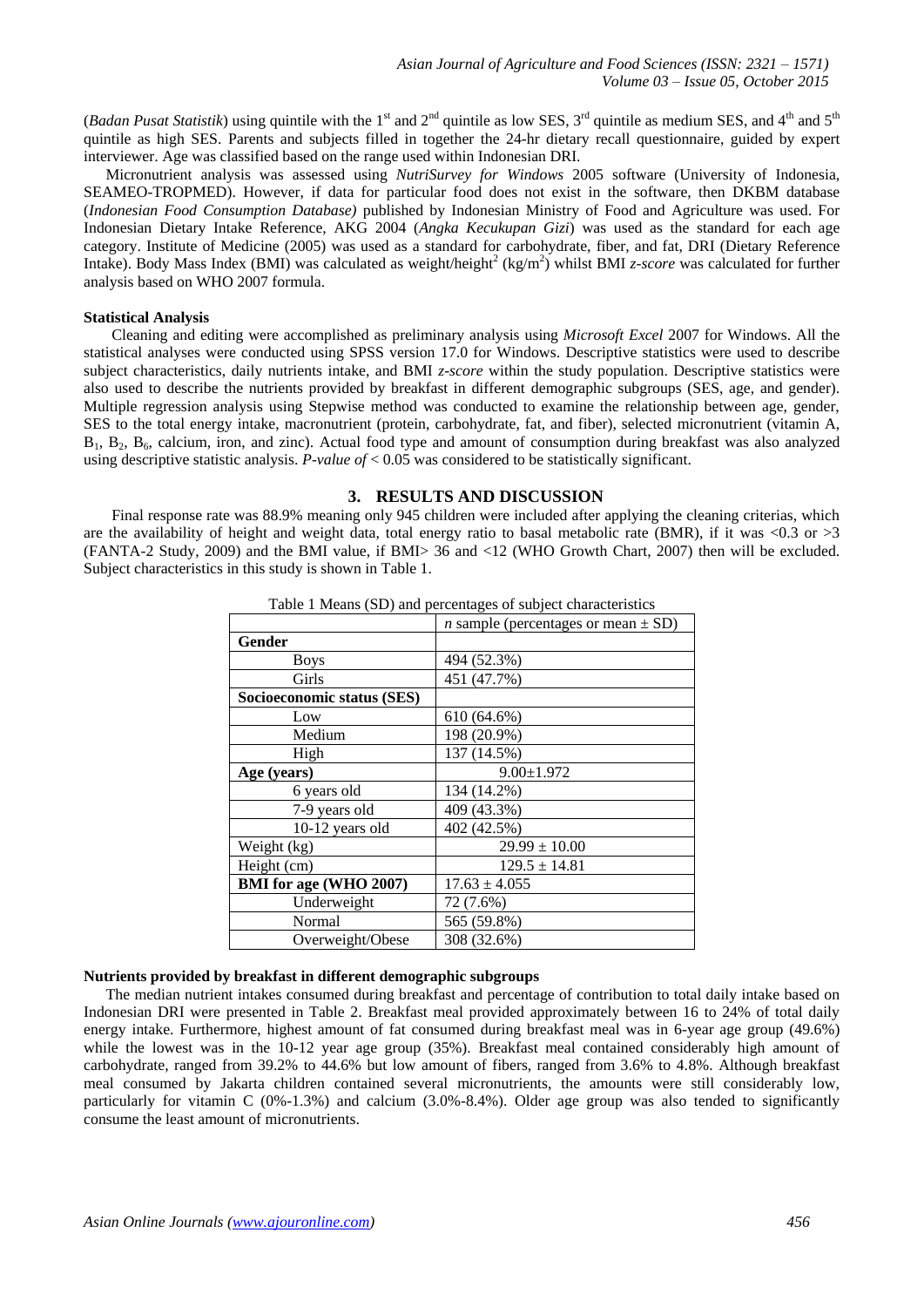|                                        |                         |       | Dally Illiane                |       |                  |       |         |
|----------------------------------------|-------------------------|-------|------------------------------|-------|------------------|-------|---------|
| Age group                              | 6 years                 | %     | 7-9 years                    | $\%$  | $10-12$ years    | $\%$  | p-value |
| Nutrient                               | $n = 131$               |       | $n = 391$                    |       | $n = 376$        |       |         |
| Energy (kcal)                          | 374.6 (29.9)            | 24.2% | 354.7 (18.8)                 | 19.7% | 343.1 (17.4)     | 16.7% | ns      |
| Carbohydrate (g)                       | 58 (4.2)                | 44.6% | 53.4(2.7)                    | 41.1% | 50.9(2.6)        | 39.2% | ns      |
| Protein $(g)$                          | $13.7^{\rm a}$ (1.3)    | 35.1% | $\overline{11.2}^{ab}$ (0.8) | 24.8% | $9.95^b(0.7)$    | 19.9% | p<0.05  |
| Fat $(g)$                              | 12.4(1.4)               | 49.6% | 10.2(0.9)                    | 40.8% | 8.75(0.9)        | 35%   | ns      |
| Fiber $(g)$                            | 0.9(0.1)                | 3.6%  | 0.9(0.07)                    | 3.6%  | 1.2(0.07)        | 4.8%  | ns      |
| Vitamin A (RE)                         | 90.5(29.2)              | 20.1% | 62(28.8)                     | 12.4% | 20(14.1)         | 3.3%  | ns      |
| Vitamin $B_1$ (mg)                     | $0.1^a$ (0.02)          | 16.6% | $0.1^{ab}$ (0.01)            | 11.1% | $0.1^b(0.01)$    | 10%   | p<0.01  |
| Vitamin $B_2$ (mg)                     | $0.2^{\text{a}}(0.04)$  | 33.3% | $0.2^{\text{a}} (0.02)$      | 22.2% | $0.1^b(0.02)$    | 10%   | p<0.001 |
| Vitamin $B_6$ (mg)                     | 0.2(0.18)               | 33.3% | 0.2(0.01)                    | 20%   | 0.2(0.01)        | 15.4% | ns      |
| Vitamin $C$ (mg)                       | $0.6^{\circ}$ (3.3)     | 1.3%  | $0.3^{ab}$ (1.5)             | 0.7%  | $0.0^b(1.4)$     | 0%    | p<0.05  |
| Calcium $(mg)$                         | $42^{\circ}$ (45.7)     | 8.4%  | $36.3^{\text{a}}(24.5)$      | 6.1%  | $30.25^b$ (20.3) | 3.0%  | p<0.001 |
| Iron $(mg)$                            | $1^a(0.5)$              | 11.1% | $1^{ab}$ (0.3)               | 10%   | $1.0^b(0.2)$     | 7.7%  | p<0.05  |
| $\text{Zinc} \left( \text{mg} \right)$ | $1.4^{\mathrm{a}}(0.2)$ | 14.4% | $1.3^{ab}$ (0.1)             | 11.6% | $1.2^b(0.1)$     | 8.6%  | p<0.05  |

Table 2 Macronutrient and Selected Micronutrient Consumed during Breakfast and Percentage Contribution to Total Daily Intake†

 $^{\dagger}$ All values are presented as median (SE)

 $p < 0.05$  is considered as statistically significant

Intakes of macronutrients and selected micronutrient consumed during breakfast and their contribution to total daily intake in different gender were summarized in Table 3. Breakfast meal contributed higher energy intake (19.7% *versus*  19.6%), carbohydrate (41.1% *versus* 40.7%), and protein intake (23.9*% versus* 22.8%) for boys in comparison with girls although these were not statistically significant. Girls consumed higher median fat intake during breakfast in comparison with boys (42.4% *versus* 37%). Furthermore, fiber intake for both genders was still considered as low intake (4-4.8%). Vitamin C intake during breakfast for both genders was 0%. Other micronutrients consumed during breakfast were also considered as low amount.

Table 3 Macronutrient and Selected Micronutrient Consumed during Breakfast and RDA Percentage Contribution to Total Daily Intake in Different Gender†

| Gender             | <b>Boys</b>  | % Recommendation: | Girls       | % Recommendation: | $p$ -value    |
|--------------------|--------------|-------------------|-------------|-------------------|---------------|
| Nutrient           | $n = 476$    |                   | $n = 422$   |                   |               |
| Energy (kcal)      | 354.6 (17.1) | 19.7%             | 352.85 (17) | 19.6%             | ns            |
| Carbohydrate (g)   | 53.4(2.4)    | 41.1%             | 52.9(0.9)   | 40.7%             | ns            |
| Protein $(g)$      | 10.8(0.7)    | 23.9%             | 10.25(0.9)  | 22.8%             | ns            |
| Fat $(g)$          | 9.3(0.9)     | 37%               | 10.6(0.7)   | 42.4%             | ns            |
| Fiber $(g)$        | 1.2(0.6)     | 4.8%              | 1.0(0.07)   | 4%                | ns            |
| Vitamin A (RE)     | 51.6(25)     | 10.3%             | 32.9(14.3)  | 6.6%              | ns            |
| Vitamin $B_1$ (mg) | 0.1(0.09)    | 11.1%             | 0.1(0.01)   | 11.1%             | ns            |
| Vitamin $B_2$ (mg) | 0.1(0.02)    | 11.1%             | 0.1(0.02)   | 11.1%             | ns            |
| Vitamin $B_6$ (mg) | 0.2(0.01)    | 20%               | 0.2(0.009)  | 20%               | ns            |
| Vitamin $C$ (mg)   | 0.0(1.5)     | 0%                | 0.0(1.4)    | 0%                | ns            |
| Calcium (mg)       | 32.35 (21.9) | 5.4%              | 34.1(22.4)  | 5.7%              | ns            |
| Iron $(mg)$        | 1.0(0.2)     | 10%               | 1.0(0.2)    | 10%               | ns            |
| $\text{Zinc}$ (mg) | 1.2(0.1)     | 10.7%             | 1.3(0.1)    | 11.2%             | <sub>ns</sub> |

<sup>†</sup>All values are presented as median (SE)

‡Recommended intake is based on Indonesian DRI (AKG 2004) and Dietary Reference Intakes 2005 by Institute of Medicine of The National Academies for carbohydrate and fiber

 $p < 0.05$  is considered as statistically significant

The higher the socioeconomic status, nutrient intakes during breakfast were considerably higher as shown in Table 4. For instance, high SES sub-group consumed significantly higher amount of protein, and all selected micronutrients. Energy, carbohydrate, fat, and fiber intake were also higher in high SES sub-group although those were not statistically significant. Fiber intake  $(4-4.8\%)$  and vitamin C  $(0\% -0.44\%)$  intake among all SES were still considerably low and inadequate. In exception for high SES group, low and medium SES group consumed quite low amount of several micronutrients such as vitamin  $A$ ,  $B_1$ ,  $B_2$ ,  $B_6$ ,  $C$ , calcium, iron, and zinc.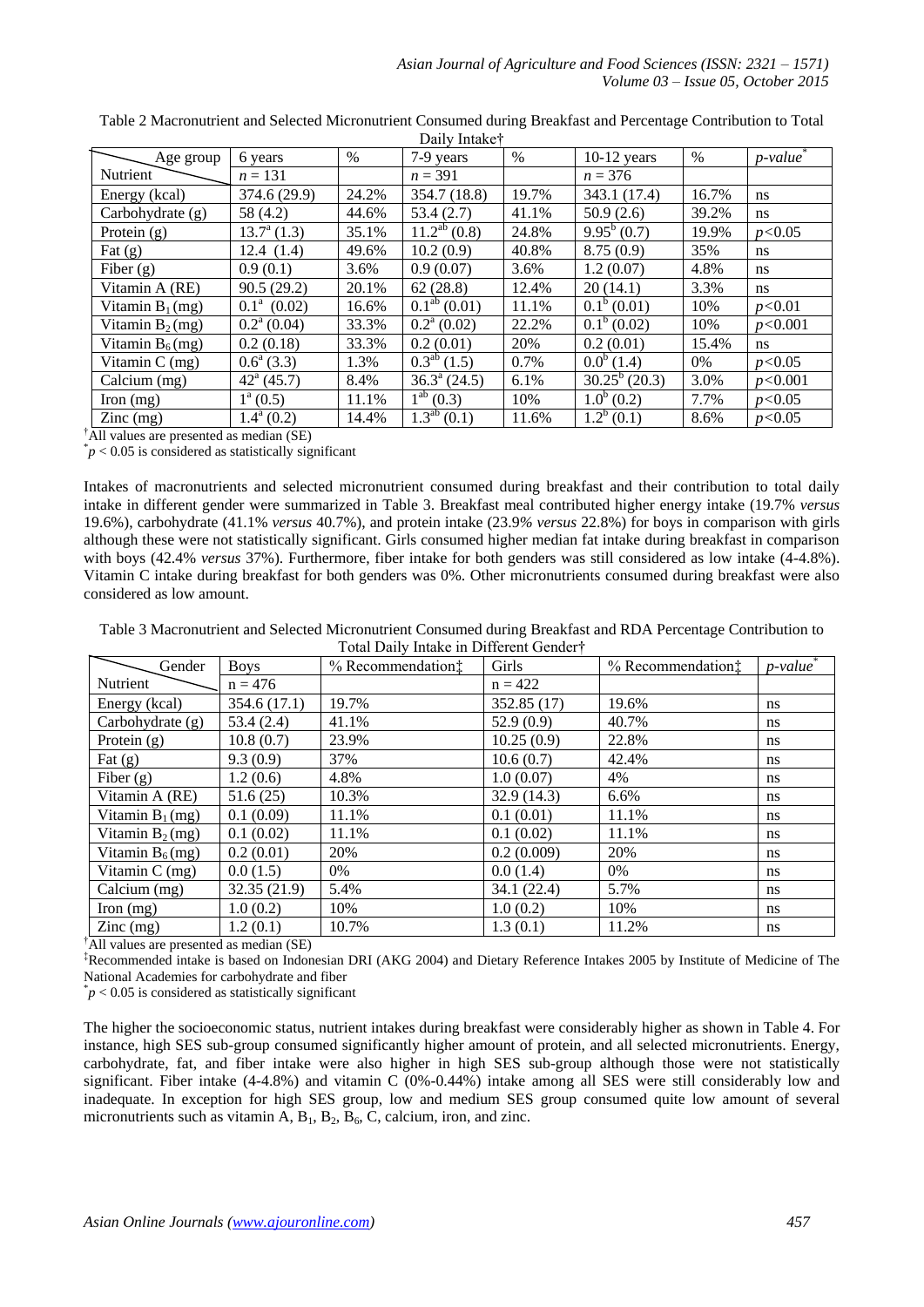| SES groups                             | Low                     | $\%$   | $P_{\text{univ}}$ make in Binerent sessence proup<br>Medium | $\%$   | High           | $\%$   | $p$ -value <sup>*</sup> |
|----------------------------------------|-------------------------|--------|-------------------------------------------------------------|--------|----------------|--------|-------------------------|
|                                        |                         |        |                                                             |        |                |        |                         |
| Nutrient                               | $n = 131$               |        | $n = 186$                                                   |        | $n = 581$      |        |                         |
| Energy (kcal)                          | 340.5 (26.9)            | 18.92% | 352.5(24.8)                                                 | 19.6%  | 354.7 (15.8)   | 19.7%  | <sub>ns</sub>           |
| Carbohydrate (g)                       | 47(3.7)                 | 36.15% | 57.1(3.6)                                                   | 43.9%  | 53.4(2.3)      | 41.07% | ns                      |
| Protein $(g)$                          | $8.8^{\mathrm{a}}(0.9)$ | 19.55% | $9.95^{ab}$ (0.9)                                           | 22.11% | $11.7^b(0.7)$  | 26%    | p<0.001                 |
| Fat $(g)$                              | 8.2(2.1)                | 32.8%  | 9.0(1.5)                                                    | 36%    | 10.3(0.7)      | 41.2%  | ns.                     |
| Fiber $(g)$                            | 1.2(0.1)                | 4.8%   | 1.2(0.1)                                                    | 4.8%   | 1.0(0.06)      | 4%     | ns.                     |
| Vitamin A (RE)                         | $5.3^a(18.9)$           | 1.06%  | $19.1^{\text{a}}(17.9)$                                     | 3.82%  | $75.1^b(21.7)$ | 15.02% | p<0.01                  |
| Vitamin $B_1$ (mg)                     | $0^a(0.01)$             | 0%     | $0.0^a(0.01)$                                               | 0%     | $0.1^b(0.008)$ | 11.11% | p<0.001                 |
| Vitamin $B_2$ (mg)                     | $0.1^{\text{a}}(0.3)$   | 11.11% | $0.1^{\text{a}}(0.03)$                                      | 11.11% | $0.2^b(0.02)$  | 22.22% | p<0.001                 |
| Vitamin $B_6$ (mg)                     | $0.1^{\text{a}}(0.01)$  | 10%    | $\overline{0.1}^{\text{ab}}(0.01)$                          | 10%    | $0.2^b(0.09)$  | 20%    | p<0.05                  |
| Vitamin $C$ (mg)                       | $0^a(1.2)$              | 0%     | $0.0^a(1.7)$                                                | 0%     | $0.2^b$ (1.5)  | 0.44%  | p<0.001                 |
| Calcium (mg)                           | $17.6^{\circ}$ (27.7)   | 2.93%  | $29.65^{\mathrm{a}}$ (29.8)                                 | 4.94%  | $40.2^b(21.1)$ | 6.7%   | p<0.001                 |
| Iron $(mg)$                            | $0.9^{\rm a}$ (0.3)     | 9%     | $1.0^a(0.3)$                                                | 10%    | $1.0^b$ (0.2)  | 10%    | p<0.001                 |
| $\text{Zinc} \left( \text{mg} \right)$ | $1.1^a(0.1)$            | 9.82%  | $\overline{1.1}5^{ab}$ (0.1)                                | 10.26% | $1.3^b$ (0.09) | 11.6%  | p<0.001                 |

Table 4 Macronutrient and Selected Micronutrient Consumed during Breakfast and Percentage Contribution to Total Daily Intake in Different SES group<sup>†</sup>

†All values are presented as median (SE)

‡Recommended intake is based on Indonesian DRI (AKG 2004) and Dietary Reference Intakes 2005 by Institute of Medicine of The National Academies for carbohydrate and fiber

 $p < 0.05$  is considered as statistically significant

# **Actual food type and amount of consumption during breakfast**

As expected, the most frequently eaten food products during breakfast were rice with different cooking methods, such as white cooked rice (13.9%), rice with coconut milk (8.58%), fried rice (3.5%), followed by another type of carbohydrates which were instant noodle  $(4.71\%)$ , and bread  $(3.77\%)$ . For side dishes, the most common foods being consumed were fried eggs (6.71%), fried tempeh (3.47%), fried chicken (2.49%), and fried tofu (1.42%). Instant milk powder (8.05%) and sweetened tea (6.58%) were the most consumed liquids as shown in Table 5.

Table 5 Amount and frequency of consumption from the most eaten foods and beverages during breakfast among children age 6-12 years old in Jakarta

| Type of Food or Drinks       | Consumption Amount | Frequency $(\% )^{\ddagger}$ |
|------------------------------|--------------------|------------------------------|
| Food                         |                    |                              |
| White cooked rice $(g)$      | 142.1 (3.7)        | 13.9%                        |
| Rice with coconut milk $(g)$ | 175.9(6.9)         | 8.6%                         |
| Instant noodle $(g)$         | 111.5(6.9)         | 4.7%                         |
| Fried rice (g)               | 158.8 (8.9)        | 3.5%                         |
| Fried chicken $(g)$          | 64.9(4.2)          | 2.5%                         |
| Fried tempeh $(g)$           | 40.3(3.1)          | 3.5%                         |
| Fried tofu $(g)$             | 55.2(7.6)          | 1.2%                         |
| Bread $(g)$                  | 64.1(3.9)          | 3.8%                         |
| Fried eggs (g)               | 56.8(2.2)          | 6.7%                         |
| <b>Beverages</b>             |                    |                              |
| Fresh milk $(g)$             | 211.4 (15.4)       | 0.98%                        |
| Instant milk powder $(g)$    | 233.3(10.5)        | 8.1%                         |
| Condensed milk (g)           | 182.5(8.5)         | 3.9%                         |
| Sweetened Tea (mL)           | 209.1(9.7)         | 6.6%                         |

†All values are presented as means (SE)

‡Number of food/beverages appears in total breakfast (2249 occasions)

Breakfast provided approximately 16-24% of the total daily energy intake in this population. It contributed a higher proportion of nutrients intake in younger age, higher SES, and also in boys. Williams (2007) also reported that younger children consumed higher proportion of energy intake in comparison with the older age, especially for girls. This might be due to the better economic ability and easier access to food in higher SES and higher energy requirement in boys compare to girls [9]. Stronger parental monitoring for younger children and willingness of parents (specifically mothers) in preparing breakfast may act as plausible mechanisms explaining the reasons why they had better nutrient intake. Salvy and colleagues (2011) reported that children aged 5- to 7-year old consumed fewer unhealthy snacks in the presence of their mothers, compared with the older age [10]. Additionally, mothers were associated with reduced intake of nonnutritious foods rather than an increase of healthier food selection.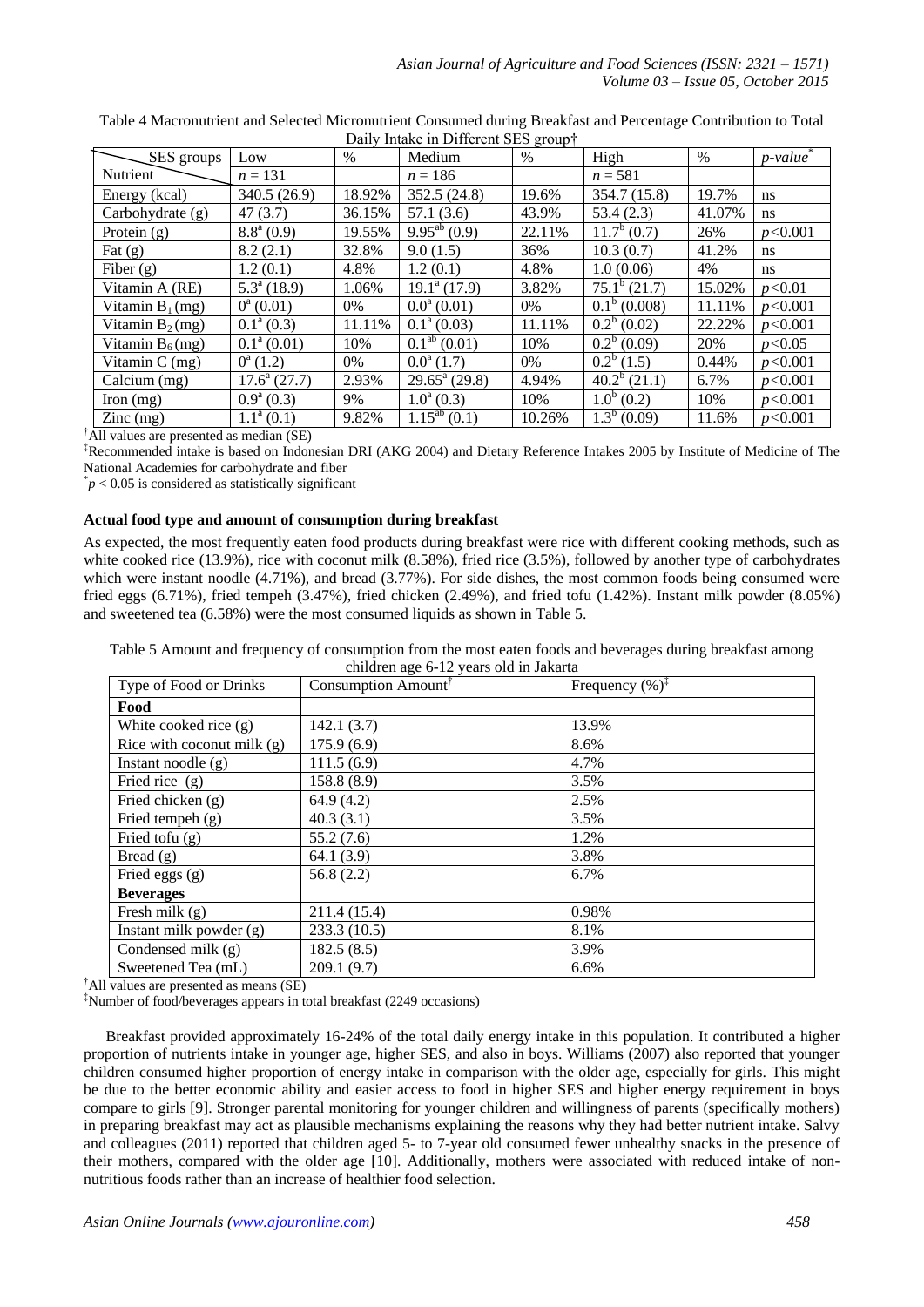Overall, in every demographic subgroup, breakfast meal contributed to very high amount of carbohydrate, ranging from 39.2% to 44.6%, high amount of fat, ranging from 35% to 49.6%, and very low fiber content ranging from 3.6% to 4.8%. Vitamin C and calcium were notably the least amount of micronutrients consumed (0% to 1.3%) and (3.0-8.4%), respectively. Indonesian breakfast mostly consists of rice and side dishes (25.9%), follows by other carbohydrate sources such as instant noodles (4.7%) and bread (3.8%). Not only in Indonesia, in most of South East Asian countries, rice are the most common foods consumed during breakfast [11]. In this study, it was also found that fried side dishes were the most common foods eaten as breakfast, which may explain the high intake of fat and carbohydrate during breakfast. Moreover, up to 70% of children in Indonesia used to buy street foods for breakfast [11] with the most frequent foods consumed are porridge, meat ball broth, and fried foods (fried banana).

Low intake of vitamin C and calcium consumed during breakfast in this study suggested low amount of fruits or milk based product consumption. This finding was also consistent with a study conducted nationally in 2012, which reported that less than 2% of children consumed whole fruits or fruit based products while milk was consumed by less than 10% of the total children population [12]. Therefore, consumption of more whole fruits and fruit products during breakfast should be encouraged along with fat free or low fat milk products to increase the micronutrient intake among the population. This might be performed through a more holistic program from related stakeholders, including family, food companies, school, as well as government.

To the author's knowledge, this was the first recent study in the past few years describing nutrient intake adequacy of school aged children living in Jakarta across different demographic subgroups, as well as breakfast contribution to daily nutrient intake. This study also identified subgroups that need to be given the extra attention when promoting healthier breakfast consumption. Some limitations must be considered as well in this study. RISKESDAS is a cross-sectional study and the data was obtained from 1-day 24-h dietary recall. Therefore, it would not be possible to draw a causal inference, particularly when used to assess the relationship between weight status and breakfast consumption. Dietary intake report was relied on the memory of the participants together with parents or guardian, thus increasing the likelihood of nonsampling errors, such as under-reporting and memory bias [13]. Moreover, a 24-h dietary recalls may not accurately reflects the usual dietary patterns of participants, for instance, portion size estimation.

## **4. CONCLUSIONS**

Breakfast consumption significantly contributes to whole diet nutrient adequacy. Breakfast consumption among school age children in Jakarta should be more stimulated in lower SES, older age, and girls group. Moreover, due to inadequacy of micronutrient intake, consumption of more whole fruits and fruit products during breakfast should be encouraged along with fat free or low fat milk products. This might be encouraged through a more holistic program from related stakeholders, including family, food companies, school, as well as government*.*

# **5. ACKNOWLEDGEMENT**

The author would like to thank Health Development and Research Institute under Indonesian Ministry of Health for the 2010 RISKESDAS data provided. The author whoheartedly thank Prof. Stef Kremers and Prof. Fred Brouns for the guidance and valuable insights during the writing process. Special thank goes to Rob te Biesebeke, PhD for his insightful and whole-hearted guidance. The author would also thank Andre Binarto Wijaya for his sincere supports and great assistance in compiling the data used in this study. Highest appreciation also goes to Prof. Hardinsyah from Faculty of Human Ecology (FEMA) Bogor Agricultural University (IPB), Indonesia for the nutrition inputs. The author thank Leonie Scheys, Aileen Mulja, and Natasha Ayuningtyas for the friendship. Last but not least, the author would also like to extend my deeply thank to Satriani Subagyo, Mardi Wu, PhD. and Susana, MSc., PD.Eng for their endless encouragement to make this study happened.

## **6. REFERENCES**

- 1. Rampersaud GC, Pereira MA, Girard BL, Adams J, Metzl JD. Breakfast habits, nutritional status, body weight, and academic performance in children and adolescents. J Am Diet Assoc. [Research Support, Non-U.S. Gov' Review]. 2005 May;105(5):743-60; quiz 61-2.
- 2. Williams P. Breakfast and the diets of Australian children and adolescents: an analysis of data from the 1995 National Nutrition Survey. Int J Food Sci Nutr. [Comparative Study]. 2007 May;58(3):201-16.
- 3. Kerver JM, Yang EJ, Obayashi S, Bianchi L, Song WO. Meal and snack patterns are associated with dietary intake of energy and nutrients in US adults. J Am Diet Assoc. [Research Support, Non-U.S. Gov't]. 2006 Jan;106(1):46-53.
- Nicklas TA, Myers L, Reger C, Beech B, Berenson GS. Impact of breakfast consumption on nutritional adequacy of the diets of young adults in Bogalusa, Louisiana: ethnic and gender contrasts. J Am Diet Assoc. [Research Support, Non-U.S. Gov't Research Support, U.S. Gov't, P.H.S.]. 1998 Dec;98(12):1432-8.
- 5. Johnson RK. Changing eating and physical activity patterns of US children. Proc Nutr Soc. [Review]. 2000 May; 59(2): 295-301.